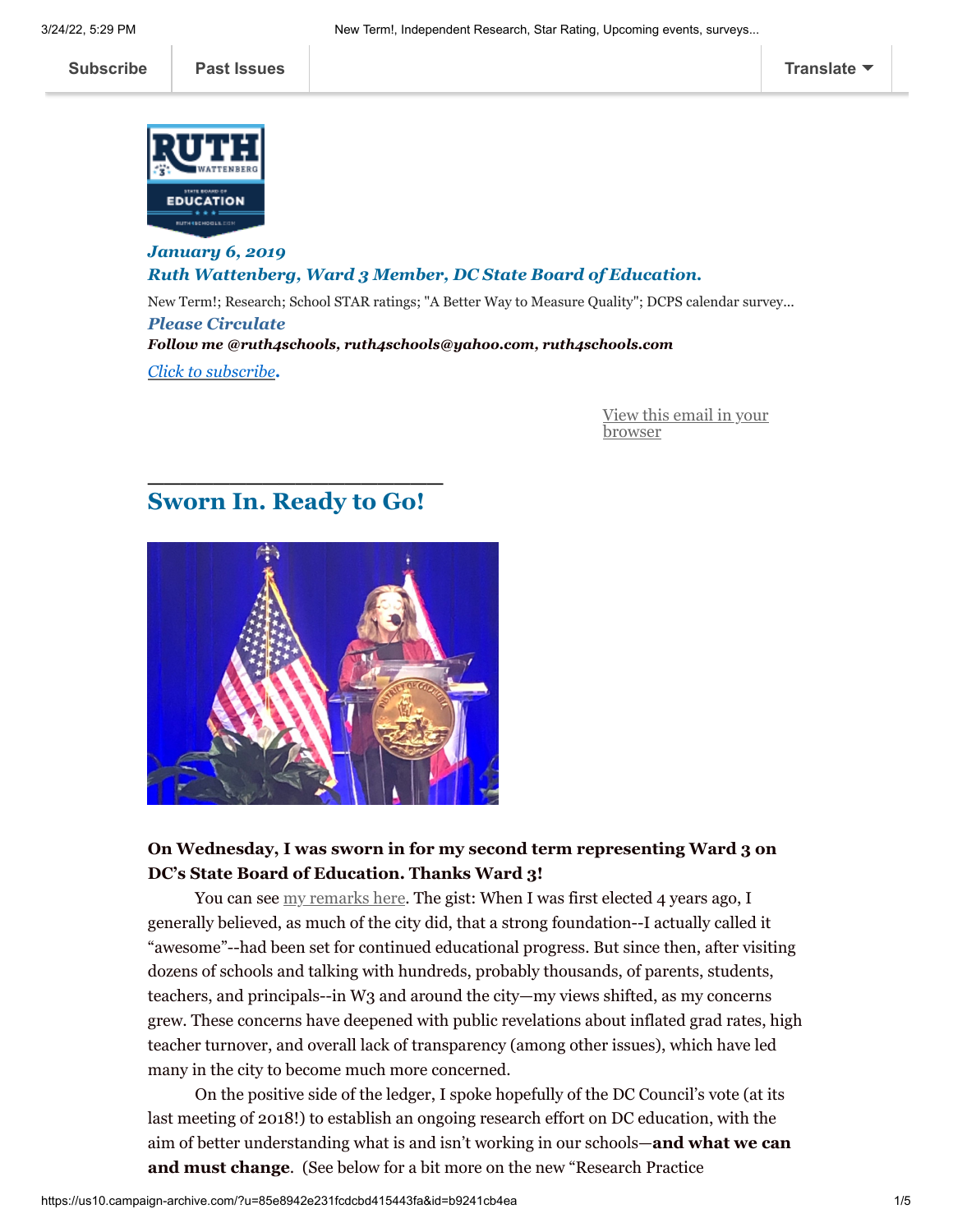Subscribe | Past Issues

**[Subscribe](http://eepurl.com/dfRbw1) Past Issues [Translate](javascript:;)**

 $\_$ 

aren't proficient at reading--and 62% of our **at-risk 3rd graders** earn the bottom scores (1's or 2's on PARCC's 5-pt scale, on which a 4 is designated proficient). Earlier in the day, DC Council Chair Phil [Mendelson emphasized](https://twitter.com/search?q=dc%20council%20swearing%20in&src=typd) the downstream result: Only 1/3 of high school students scored "proficient" in English.

 [I spoke specifical](https://us10.campaign-archive.com/home/?u=85e8942e231fcdcbd415443fa&id=60250198b9)ly about the need to understand why nearly 2/3 of our **3**

Unlike many questions in education, the scientific evidence is overwhelming that virtually every child can end  $3<sup>rd</sup>$ grade as a grade-level reader if provided sound reading instruction. So what aren't we doing right? How can we do better? Is it the way we teach? Inadequate interventions for students whose learning is impeded by trauma? Inadequate or untimely identification and interventions for students with learning disabilities?

 If we don't provide students with a strong elementary education—including grade level reading and math ability and a strong foundation in social studies, science, and arts instruction that provides the background knowledge to comprehend later grades' material- -our middle schools and high schools will not be able to adequately provide students with the advanced education we want them to have.

 I am chastened, but I am an optimist. I genuinely look forward to making and seeing progress in my next term. We have a new Deputy Mayor of Education. We will have a new DCPS Chancellor. We have 4 new members of the State Board of Education, every one with strong teaching experience. (See their remarks [here.](http://www.pscp.tv/w/bwJd5zFvTlFsTGVKbHdrUXd8MXpxS1ZPVkxPcFdHQnJ4o3v4b0uhBUHcJwCGPxxtOgQuuOT123Tzy2JfJUuv?t=5m36s)) The DC Council has a new urgency, [apparent in the strong focus on education at the swearing in of Council members. \(See](https://twitter.com/search?q=dc%20council%20swearing%20in&src=typd) their remarks here. Councilmembers Cheh, McDuffie, and Mendelson each emphasized education in their remarks.) And, we have a new commitment to research, a powerful, until now neglected, tool in helping us.

# **Research Practice Partnership: Half a loaf is better than none...**

As noted above, the DC Council, at its last meeting of 2018, voted to establish a Research Practice Partnership. But first a little backstory:

 Last spring, Councilmember Mary Cheh (W3) proposed legislation to establish an independent education research collaborative in DC to conduct research on DC education. Like similar entities that exist in many other cities, this one would partner with a research institution (either a think tank or university) and develop its research agenda in coordination with a Steering Committee of stakeholders representing a wide variety of perspectives. (The founder of the original and well-regarded RPP, Anthony Bryk of the Chicago Consortium on School Reform, has said that when the Committee framing the research includes both those who are certain that whatever is being investigated will be a huge success AND those who are certain it will be a disaster, vital research questions don't get neglected--intentionally or unintentionally.)

 The idea of the Collaborative was so popular that in July, 12 of 13 members of the DC Council voted to provide forward funding to begin planning for it.

 Quickly, it was learned the (previous) Acting Deputy Mayor Of Education (DME) and the city's other mayoral-appointed education leaders (DCPS Chancellor, State Superintendent of Education, Charter School Board) were trying to circumvent the effort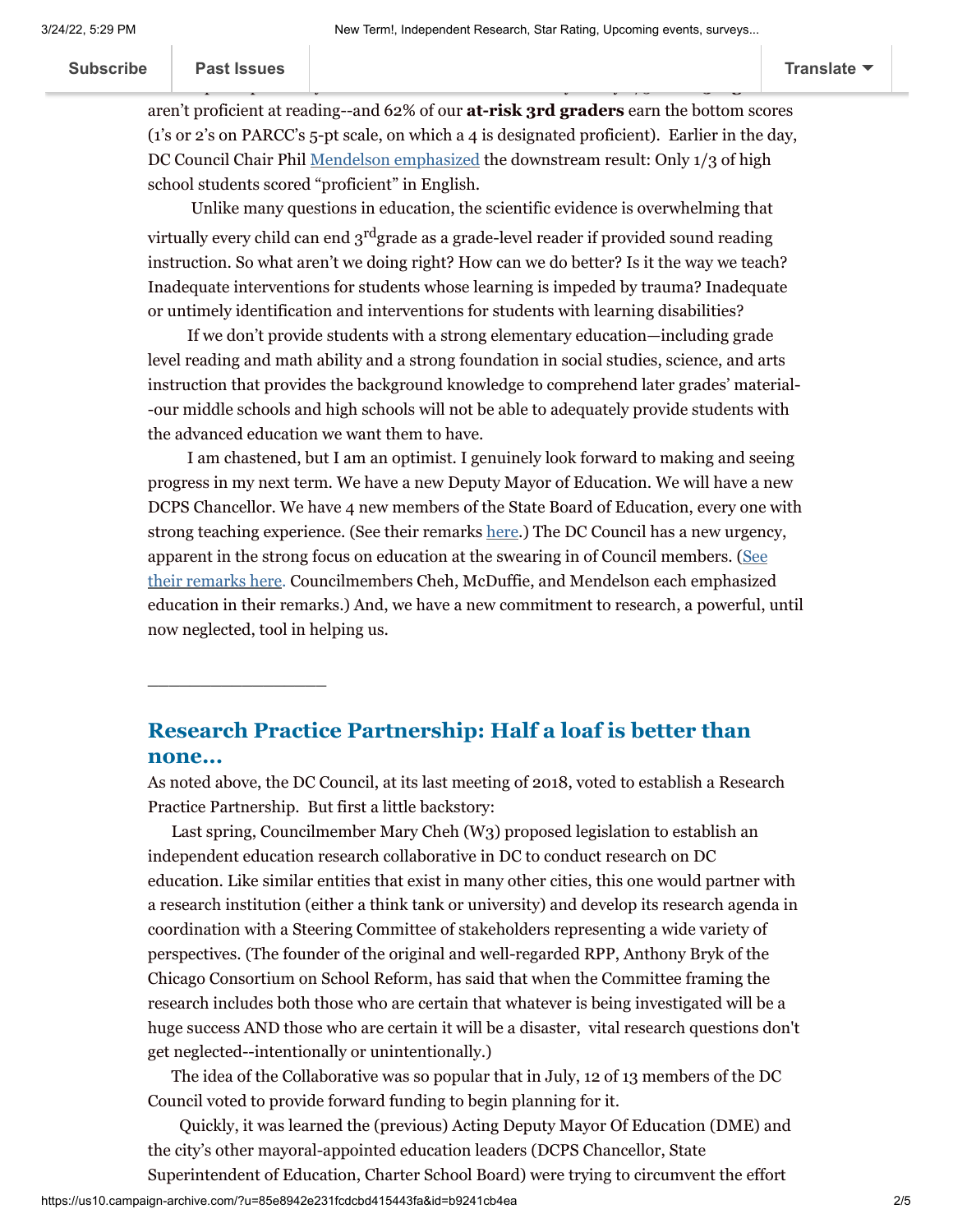**[Subscribe](http://eepurl.com/dfRbw1) Past Issues [Translate](javascript:;)**

and other efforts to amend the original Cheh bill, see my [previous newsletter](https://us10.admin.mailchimp.com/campaigns/show?id=1172641) account here.

## *Endgame, final compromise: The proof will be in the pudding*

Ultimately, the Council approved a bill that was negotiated between Council Chairman Mendelson and the Mayor's appointees. As adopted, there will be an Advisory Committee but mayoral appointees will have an automatic majority. It's also unclear what the authority of the Advisory Council will be; there's at least the suggestion that the ultimate research agenda could be left to a negotiation between the research partner and the mayor's appointees. Further, the law doesn't require that the education agencies make available to researchers the needed data--only that the research partner and the city come to agreement on this via a Memorandum of Understanding. CM Cheh tried to fix this with an amendment that to assure that all needed data would be made available. Unfortunately, that amendment was not adopted.

I'm bothered that the mayor's appointees care so much about being in control. Such control has not been an issue in Chicago, where the initial Steering Committee included just 2 mid-level researchers from the school district and no other mayoral appointees. I'm not aware of it being an issue elsewhere either. Why do they regard it as such a big deal?

Nonetheless, as I said when sworn in, I remain an optimist. I understand that Chairman Mendelson and our Acting Deputy Mayor of Education worked closely on this. I trust that he believes the negotiated protections are sufficient to assure that the research agenda and its execution will be conducted free from undue mayoral pressure. I hope so. The proof will be in the pudding. [Sorry for all the cliches. I normally avoid them like the plague :)]

#### **School STAR Ratings: Less than meets the eye?**

**\_\_\_\_\_\_\_\_\_\_\_\_\_\_\_\_\_\_\_\_\_**

Last month, DC issued its STAR ratings, awarding 1-5 stars to each school in the city. One purpose of the ratings is to help parents choose the best school for their kids—and presumably many will put a lot of weight on the star rating. But is that assumption right? Are schools with many stars better than others? Are their kids learning more and progressing faster than other kids? Do their kids get a better curriculum? Experience better teaching?

The evidence tells us it's not so simple. The largest factor in the STAR rating (50%) is the portion of a school's students who have reached a particular score threshold on the PARCC test--either a 4 or 5 (and to lesser extent 3) on the PARCC (which counts for 30% of the total rating); or a school-specific threshold based on the school's current distance from the PARCC proficient threshold (which counts for for 20% of the total).

But the proportion of students who have reached these thresholds says virtually nothing about the quality of the school. **Most of a student's spring score is determined by his/her fall score.** A r[esearch brief](https://www.nwea.org/content/uploads/2018/10/Evaluating-the-Relationships-Between-Poverty-and-School-Performance.pdf%C2%A0) from the Northwest Education Association argues that a full "80% of spring achievement is accounted for by fall achievement." All things being equal, students who know more in the fall, will know more in the spring. And kids who knew more in the fall by and large new more the prior spring and so on. In short: **Last spring's scores** (and therefore the number that meet the various thresholds) **reflect** *what students have learned in school and out-of-school over their whole*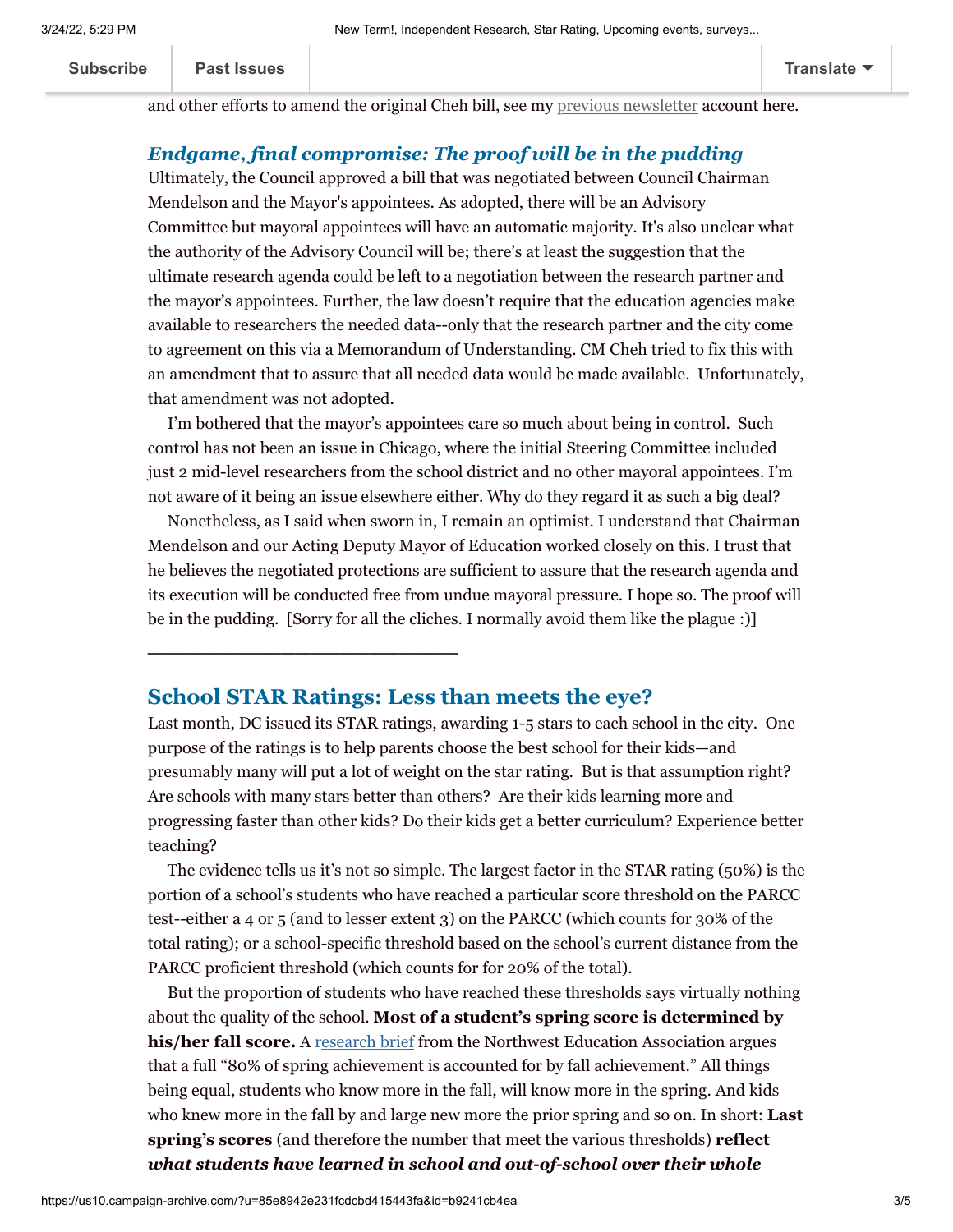spring growth."

#### *School Quality not fairly/accurately captured in STAR rating*

Other research argues that snapshot test scores reflect the effect of non-school factors and correlate very highly with student poverty. Whichever way you think about it, it does not make sense to rate school quality based on factors that more accurately reflect students' family income than school quality.

One better way to identify schools that contribute more than most to students' learning is through the MGP, short for median growth percentile, which accounts for 20% of the STAR score for elementary and middle schools. By comparing how much each student in a school learns compared to students not in the school with similar scores, it provides an imperfect measure of how much students progressed in different schools. Not surprisingly, if we graded schools according to MGP, the star ratings would change, in some cases very substantially!

I am hopeful that the State Board of Education and the State Superintendent will all be able to work together to revise the basis for these ratings. Even better, we could, as some other states do, avoid the star rating all together and publish, transparently, the school's proficiency levels AND its growth levels, as well as any other measures we think are important to make public. Stay Tuned!

# **Short Takes:**

#### **Calendar:** *"A Better Way to Measure School Quality," with Jack*

*Schneider,* author of "A Better Way to Measure School Quality" and Director of Research for the Massachusetts Consortium of Innovative Education Assessment. Sponsored by SHAPPE, the Senior High Association of Parents, Principals, and Educators Sat. January 26, 10:30AM-12PM

Columbia Hghts Education Campus, 3101 16th St NW *Childcare and translation available if requested* (Contact: [dc.shappe@gmail.com](mailto:dc.shappe@gmail.com)) [Register here](https://www.eventbrite.com/e/a-better-way-to-measure-school-quality-tickets-53226810824):

### **Participate:** *DCPS Calendar Survey*

**\_\_\_\_\_\_\_\_\_\_\_\_\_\_\_\_\_\_\_\_\_**

DCPS is soliciting feedback as it develops the final calendar for next year. (The first day is already settled: August 26 for traditional schools and August 12 for extended year schools.) Click here for  $\frac{info}{info}$  on the proposals.

Click here [to participate.](https://docs.google.com/forms/d/e/1FAIpQLScMrkZwhntUZY8Ksao6vSROPz34psCWUgKRQz_rAsGXPwFi8Q/viewform) The survey is open until January.

\_\_\_\_\_\_\_\_\_\_\_\_\_\_\_\_\_\_\_\_\_\_\_\_\_\_\_\_\_\_\_\_\_\_\_\_\_\_\_\_\_\_\_\_\_\_\_\_

\_\_\_\_\_\_\_\_\_\_\_\_\_\_\_\_\_\_\_\_\_\_\_\_\_\_\_\_\_\_\_\_\_\_\_\_\_\_\_\_\_\_\_\_\_\_\_\_\_\_

#### **Call the Ombudsman**

If you believe that your schools is not providing adequate services to your child, and you have been unable to resolve the issue on your own with school faculty or administration, consider reaching out to the State Board of Education's Ombudsman at [ombudsman@dc.gov](mailto:ombudsman@dc.gov) Also: [@DC\\_Ombuds.](https://twitter.com/DCOmbuds)